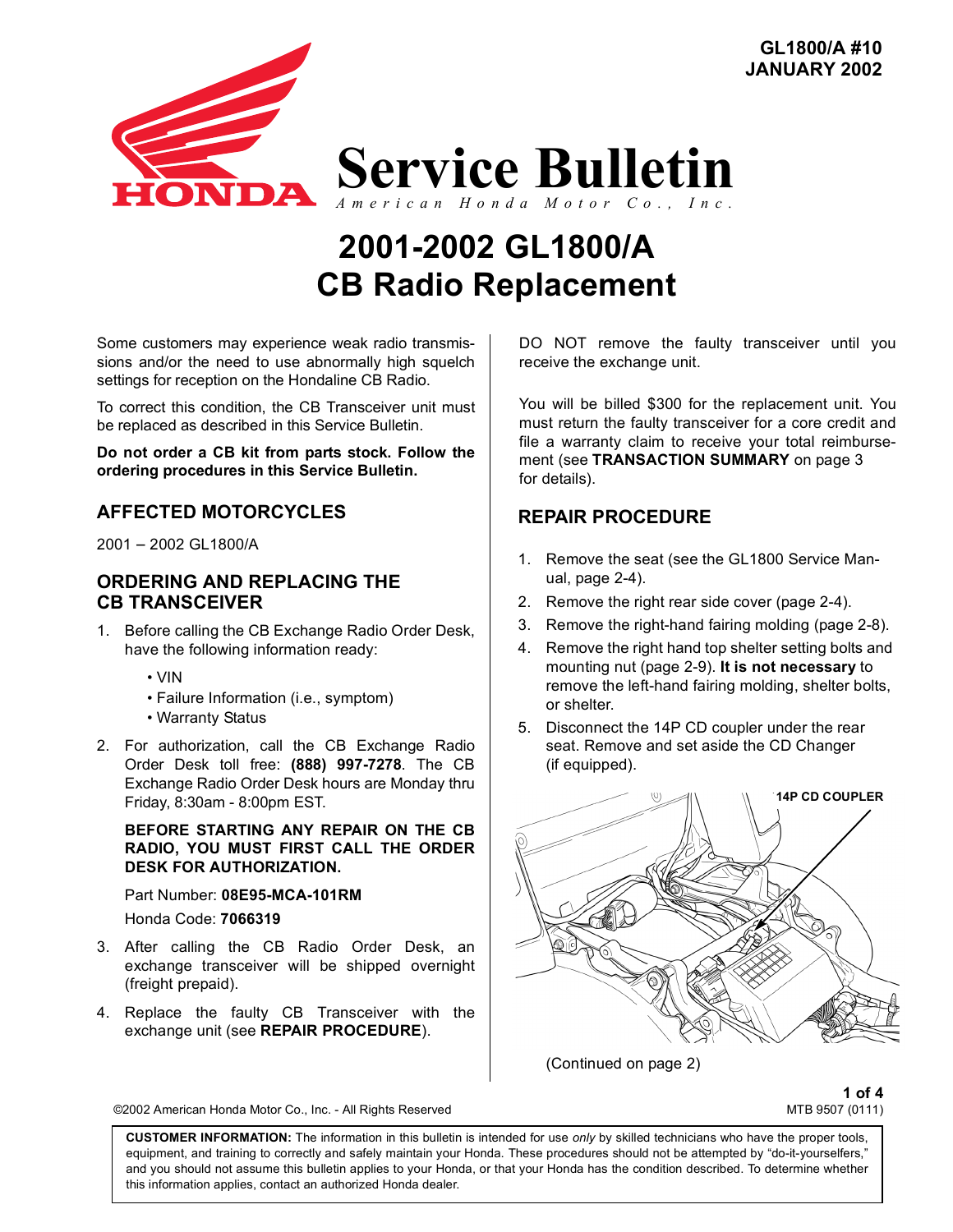# **GL1800/A #10 JANUARY 2002**

6. Disconnect the antenna and 3P CB coupler from under the seat. **Carefully** reach under the righthand side of the top shelter and disconnect the 13P CB coupler from in front of the fuel filler overflow tray.



7. Remove and replace the CB Transceiver. Reuse the cable grommet. Reinstall the foam cushions if they were removed. Reconnect the antenna and couplers. Save the shipping box from the replacement transceiver.



- 8. Replace and reconnect the CD Changer (if equipped).
- 9. Reinstall the top shelter setting bolts and nuts (page 2-9).
- 10. Replace the right-hand fairing molding and side cover (pages 2-8 and 2-4).
- 11. Replace the seat (page 2-4).

## **IDENTIFICATION**

Put a green paint dot on the left hand frame spar to the right of the VIN plate.



**SAMPLE AIRBILL**

**Write your dealer number and**  28 **Fed**  $\mathbf{X}$ , USA Airbill  $\mathbf{X}$  8245 4005 6374 **warranty claim number as shown,**   $\frac{f_0m}{10.8a}$ 0215  $\bullet$  $\frac{1}{1}$  From **and check the FedEx 2Day box.** 4a Express Package Se  $\frac{1}{1000}$  8/21/01 Sender's FedEx<br>Account Numh FedEx Priority Ov Ed Hughes Phone ( / 17 / JJJ 200 4  $\bullet$  $\Box$  FedEx Ex **FedEx 2Da y Second Business Day X** Fantastic Honaa **Dealer #109999** 4b Express Freight Ser  $\bullet$ FedEx 1Day Freight\* FedEx 2Day Freight FedEx 3Day Fre 1053 Cactus Dr. Packaging State  $CA$   $_{\text{ZIP}}$  92555  $\bullet$  $Cosic$  Mesa City  $\Box$  EndEx P **Claim #123456** mal Billing Reference ial Ha  $\bullet$ na<br><sub>Racipient's</sub> AHM Remanufactured Parts <sub>Phone</sub> ( ) c/o NK Parts Industries Inc./West  $\begin{tabular}{|c|c|} \hline & One box must be a  
Test.} \hline & No & Yes  
As per started.$ 2640 Campbell Rd. Address a P.O. boxes or P.O. ZIP codes ¢  $X$  Recip Sender<br>Nort No. in Sec 0904-9811-8 FedEx Acct.No.<br>Credit Card No. State OH 2IP 45365-8836 Sidney Peel and Stick FedEx USA Airbill See back for application i  $R$  Reli Questions? Visit our Web site at www.fedex.com 402 By using this Airbill you agree to the service conditions on the service conditions on the 0162861930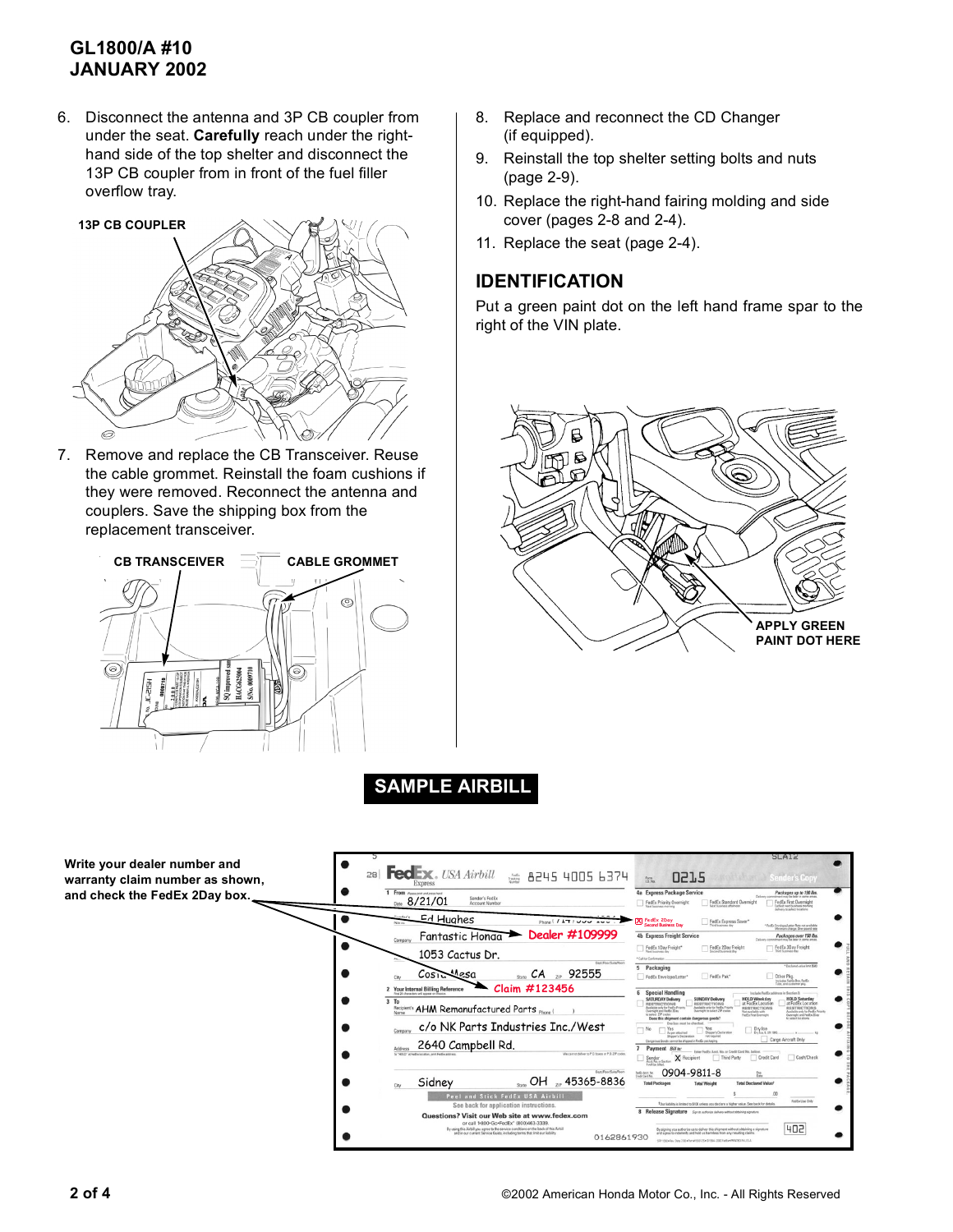### **RETURNING THE FAULTY CB TRANSCEIVER**

*The faulty transceiver must be returned within 20 days of receipt to receive the \$200 core credit.*

*Failure to return the faulty transceiver within 20 days may also result in the warranty claim being debited.*

1. Place the faulty transceiver in the same box in which the exchange unit was sent.

THE FAULTY TRANSCEIVER (CORE) MUST BE RETURNED IN THE SAME BOX IN WHICH THE EXCHANGE UNIT WAS SHIPPED. These boxes are identified by the label shown below which is printed on the inside of the lid:

#### **TO RECEIVE FULL CREDIT, CORE MUST BE RETURNED IN THIS BOX**

2. Fill out the pre-printed FedEx airbill that came in the box with the exchange unit. The airbill should have the following address *pre-printed* on it:

> AHM Remanufactured Parts c/o NK Parts Industries Inc./West 2640 Campbell Rd. Sidney, OH 45365-8836

- **Do not use an ordinary FedEx airbill.** The preaddressed airbill has a special account number on it for the exchange program. If you need more airbills, call the CB Exchange Radio Order Desk, **not your assigned Parts Center**.
- Write your dealer number and the warranty claim number in the area shown in the sample airbill on page 2.
- 3. Affix the FedEx Airbill to the outside of the box. Transceivers sent in a box not bearing the correct FedEx airbill will **NOT** be accepted for reimbursement under this program.
- 4. Enclose a copy of the HONDANET for Windows warranty claim in the box. If the claim form is incomplete or not in the box, the faulty transceiver will be returned to your dealership.
- 5. Ship the faulty transceiver to the preprinted address on the airbill.

**Do not ship the faulty transceiver to the manufacturer or the Warranty Parts Inspection (WPI) Center.** 

- 6. For your records, on the repair order include the following:
	- warranty claim number
	- original part number
	- FedEx airbill number

When the faulty transceiver is received, a core credit of \$200 will be posted to your dealership's Balance Forward Account. The credit can be identified by the claim number + "CORE" (e.g., 12345/CORE).

## **REMEMBER:**

**A copy of the HondaNet for Windows warranty claim must be included in the box.**

# **FAULTY TRANSCEIVERS NOT ACCEPTED BY American Honda**

- No faulty transceiver will be accepted for credit if a copy of your claim is not provided.
- No faulty transceiver will be accepted if it is returned in any package other than the original (the box that the exchange unit was sent in). If the original box has been damaged or lost, contact the CB Radio Order Desk at **(888) 997-7278**.
- The returned transceiver must correspond to the core part number for the replacement unit; otherwise, you will not receive full credit.
- No faulty transceivers will be accepted if not returned to the correct address via the FedEx method described above.
- Faulty transceivers that have been damaged, defaced, or tampered with will not be accepted.

**Any faulty transceivers that are rejected for the reasons above will be returned to the dealership. The freight will be charged to your Parts Balance Forward Account, your warranty claim will be debited, and no core deposit credit will be issued.**

NO TRANSCEIVERS WILL BE ACCEPTED FOR ANY OTHER SYMPTOMS EXCEPT THOSE OUTLINED IN THIS SERVICE BULLETIN.